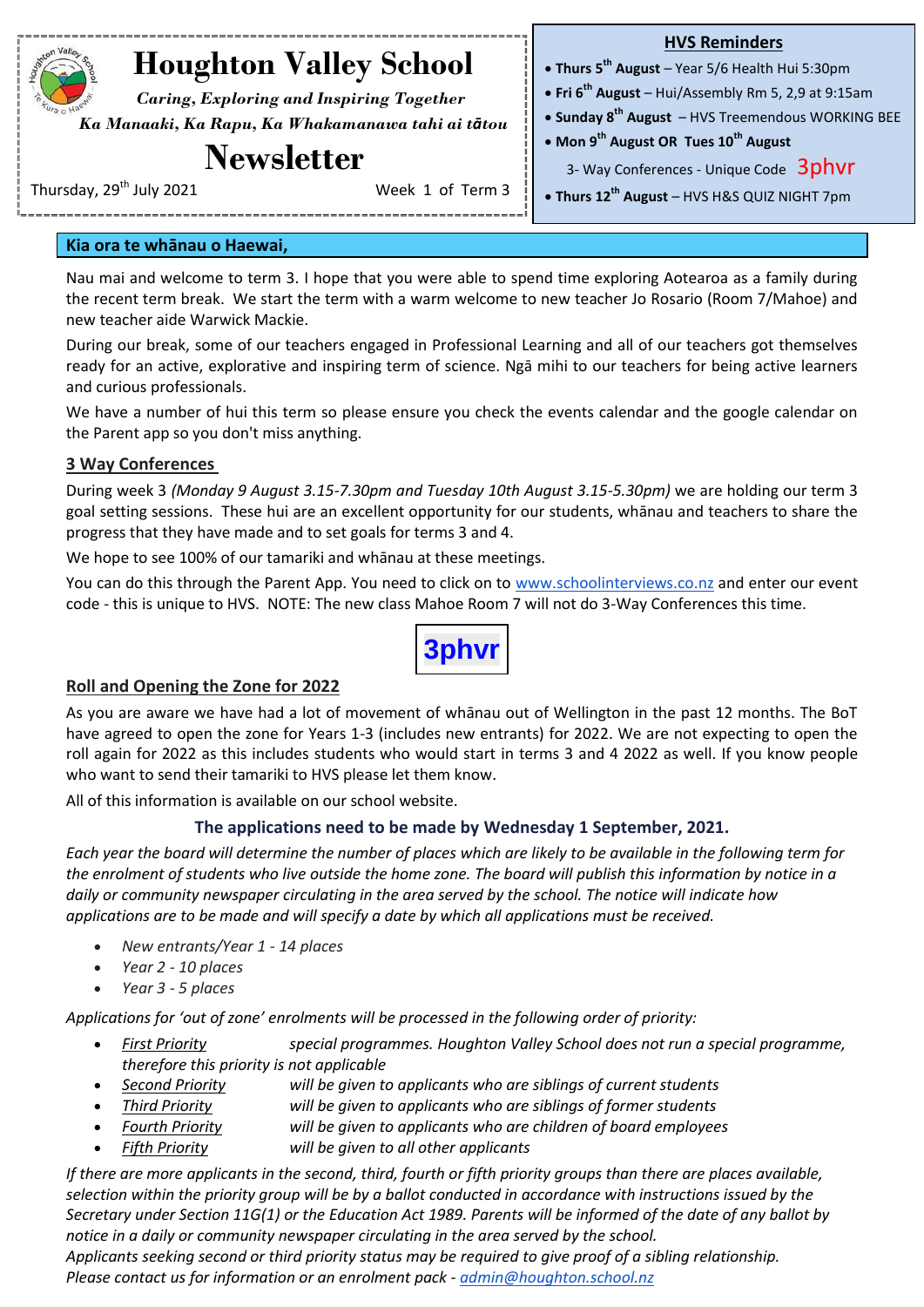#### **Term 3 Events**

|                                                         | <b>Monday</b>                      | <b>Tuesday</b>                                                                                                           | Wednesday                                                               | <b>Thursday</b>                               | <b>Friday</b>                                              |  |
|---------------------------------------------------------|------------------------------------|--------------------------------------------------------------------------------------------------------------------------|-------------------------------------------------------------------------|-----------------------------------------------|------------------------------------------------------------|--|
| Week 1<br>26/7-30/7                                     | <b>BoT Meeting</b>                 |                                                                                                                          |                                                                         |                                               |                                                            |  |
| Week 2<br>$2/8 - 6/8$                                   |                                    |                                                                                                                          |                                                                         | Year 5/6 Health<br>Hui at 5.30pm in<br>Rata   | Hui te kura Harakeke,<br>Kowhai and Rata<br>9.10am         |  |
| HVS Working Bee Sunday 8 <sup>th</sup> August 10am-12pm |                                    |                                                                                                                          |                                                                         |                                               |                                                            |  |
| Week 3<br>$9.8 - 13.8$                                  | 3 Way Conferences<br>3.15pm-7.30pm | 3 Way Conferences<br>3.15pm-5.30pm                                                                                       |                                                                         | <b>HVS Quiz at</b><br>The Pines<br><b>7pm</b> |                                                            |  |
| Week 4<br>16.8-20.8                                     |                                    |                                                                                                                          |                                                                         |                                               | Hui te kura Ngaio,<br>Pohutukawa and Rimu<br>9.10am        |  |
| Week 5<br>23.8-27.8                                     | BoT meeting 7pm                    |                                                                                                                          |                                                                         |                                               | Fun Friday with Physics<br>- swap across the<br>school     |  |
| Week 6<br>$30.8 - 3.9$                                  |                                    |                                                                                                                          |                                                                         |                                               | Hui te kura Mahoe,<br>Ti Kouka, Nikau and<br>Karaka 9.10am |  |
| Week 7<br>$6.9 - 10.9$                                  |                                    |                                                                                                                          |                                                                         |                                               |                                                            |  |
| Week 8<br>13.9-17.9                                     |                                    |                                                                                                                          | <b>Maths Evening</b><br>for whānau<br>6.30pm                            |                                               | Hui te kura Harakeke,<br>Kowhai and Rata<br>9.10am         |  |
| Week 9<br>20.9-24.9                                     | BoT meeting 7pm                    |                                                                                                                          |                                                                         | <b>School Photos</b><br>All day               |                                                            |  |
| Week 10<br>27.9-1.10                                    |                                    | Kura Ataahua<br>(outside)/<br>beautifying<br>our school<br>9.00-11.00am<br>===========<br>Performance<br>Assembly 2.00pm | Kura Ataahua<br>(outside)/<br>beautifying<br>our school<br>9.00-11.00am |                                               | Last Day of Term 3<br>Finish at 2:55pm                     |  |

#### **Parent App**

We have received feedback that the app is logging people out after a month. They have turned this feature off so it shouldn't happen anymore. Please let us know if you are having any other issues.



Nga Mihi Nui, Luana Carroll

A big welcome in mahoe class to:

**Alex Johnston Lina Clift**

**Wren Prior**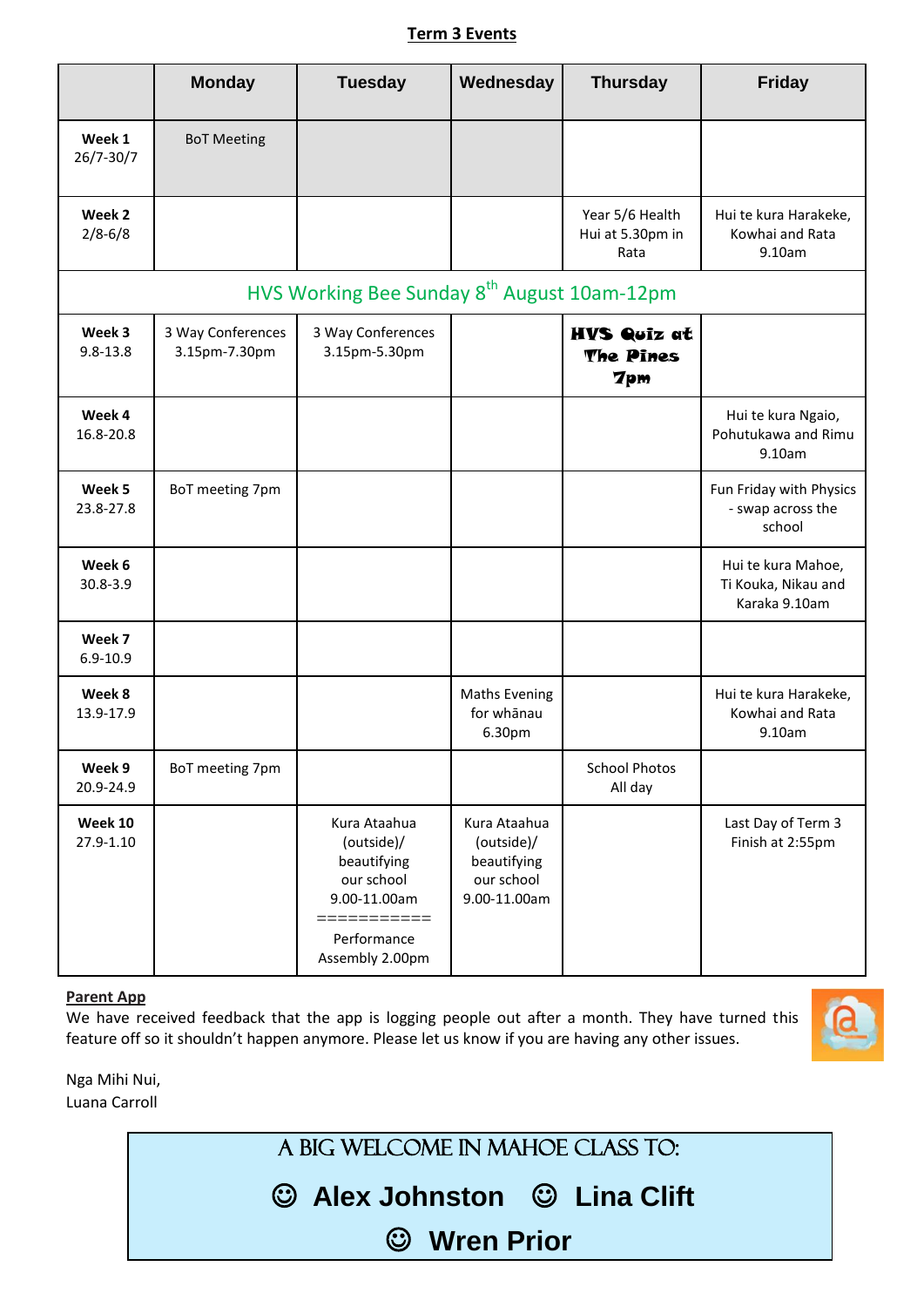### Sustainability events Term 3



**Matariki Treemendous Working Bee** is planned for **Sunday 8 August 10am till 12 noon** near the Rata sculptures. We still have ground cover plants and small shrubs to plant in this area. We would greatly appreciate your help if you can spare some time to continue

the planting or weeding. Please bring your own labelled tools if you can help.

**Green Geckos** continue to meet at lunchtimes this term on Mondays and Friday to care for our school and environment. As we learn practically about contribution through Kaitiakitanga or Guardianship, we will collect litter, sweep leaves for the compost and worm farms. This keeps our courtyards clear for ball and wheel games. We will have plenty of compost for the gardens. We will also be planting in various areas around the school.



**Vegetable Gardens -** We are keen to weed regularly and prepare our garden beds, then enjoy healthy foods we have grown ourselves. We will continue to germinate seedlings at school to plant out as the weather improves. Thursdays after school, may be a good day to stay for working bees with your keen gardening children.

If you would like to help with gardening, working bees or have any other Sustainability ideas for HVS, please come and chat with the Sustainability Team: Charles, Nicola, Emma and Jill.

### **Plastic Free July is Important - By Hattie**

- 1. You can only recycle stuff that have number 1, 2, 5. That way we can help the world faster.
- 2. People have been really naughty and throwing stuff away. We need to help our world and save it! If we don't do something soon, it will be hard for us!
- 3. Sometimes when I'm going on YouTube, I can see so many islands that are over flowing with plastic and it looks terrible! Looking at it, I realise how much plastic we have used. It is too much, so we HAVE TO DO SOMETHING AND FAST! Help us keep our world clean, fresh and tidy!



### **Nikau's Classroom Plastic – By Annabel**

Nikau uses lots of plastic in our class and sometimes it can be useful. But sometimes it is not useful, here's an example.

Tohu – they are laminated and that's plastic. But the thing is our tohu go on the window and if they weren't laminated, the condensation on the windows would make them wet. Also chairs are plastic so we could make wooden chairs instead of plastic chairs.

Now here's an example of plastic that's not OK, plastic straws and take away cups.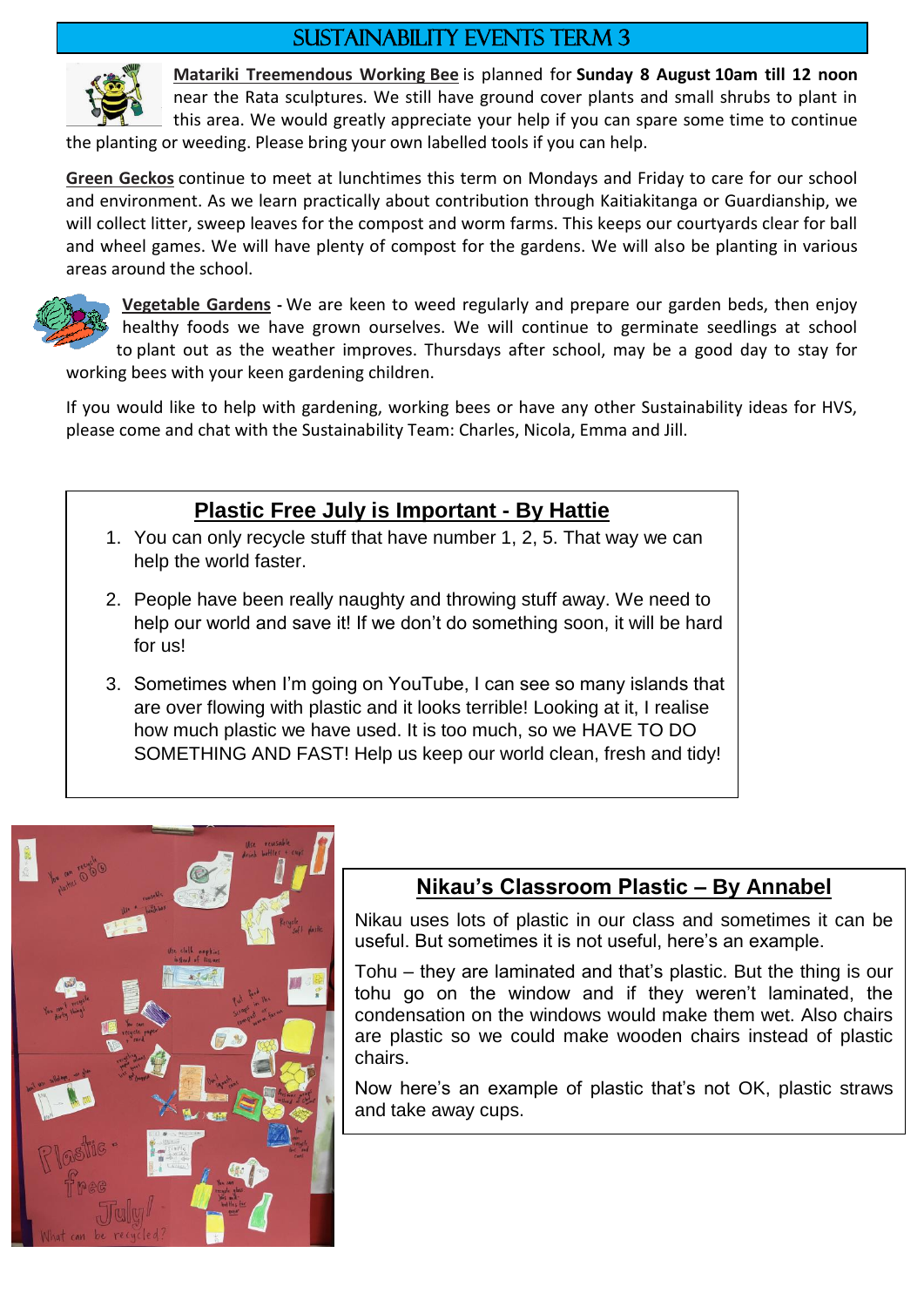### Sexuality health parent meeting – Year 5/6

#### **Sexuality Health – Year 5/6 Parent Meeting on Thursday 5th August 5:30pm Venue: Karaka Class Room 4**

Starting in week 3, we are looking to starting a hauora unit called Navigating the Journey: Sexuality Health for Year 5/6 students. Themes covered are:

- Who am I?
- Relationships
- Growing and Changing
- Staying Safe

This is an enriching and highly educational programme created by Family Planning NZ that aligns itself strongly with the NZ Curriculum.

There will be a parent information session to inform whānau of the content and answer any queries you may have. Please come along to learn more.

At the end of the meeting, it would be beneficial to discuss fundraising opportunities for the Term 4 Noho Marae as well.

### Scholastic book club



Issue 5 Scholastic Book Club brochures were sent home yesterday!

Orders are completed and paid **ONLINE** at scholastic.co.nz/LOOP. You could also download the LOOP APP.

Please note in your diary the Book Club CLOSING DATE of *Thursday 2 nd September 2021* so we can ensure the books are delivered to HVS before the end of the term.

### Kelly club holiday program & kelly sports



### **PLAY LIKE A SPORTS HERO! – TERM 3 (Yrs. 0-4) –**

Thursday's 3.05pm-4.05pm (STARTS THURSDAY 5 August 2021!)

Kelly Sports will be back in Term 3 Week 2 with their fun and exciting classes.

This term we will focus on the following sports: *Football, Hockey, Ultimate Frisbee and Dodgeball!*

This weekly programme gives children the skills and confidence in a fun and enjoyable environment. It also encourages their enthusiasm for sport and the life skills that such involvement brings – giving them confidence to join sports clubs and teams in the future. It's a great way to try new sports, learn new skills and improve ability.!

For full details and to enrol into our programmes visit **[www.kellysports.co.nz](http://www.kellysports.co.nz/)** email **[adminwgtn@kellysports.co.nz](mailto:adminwgtn@kellysports.co.nz)** or call 04 972 720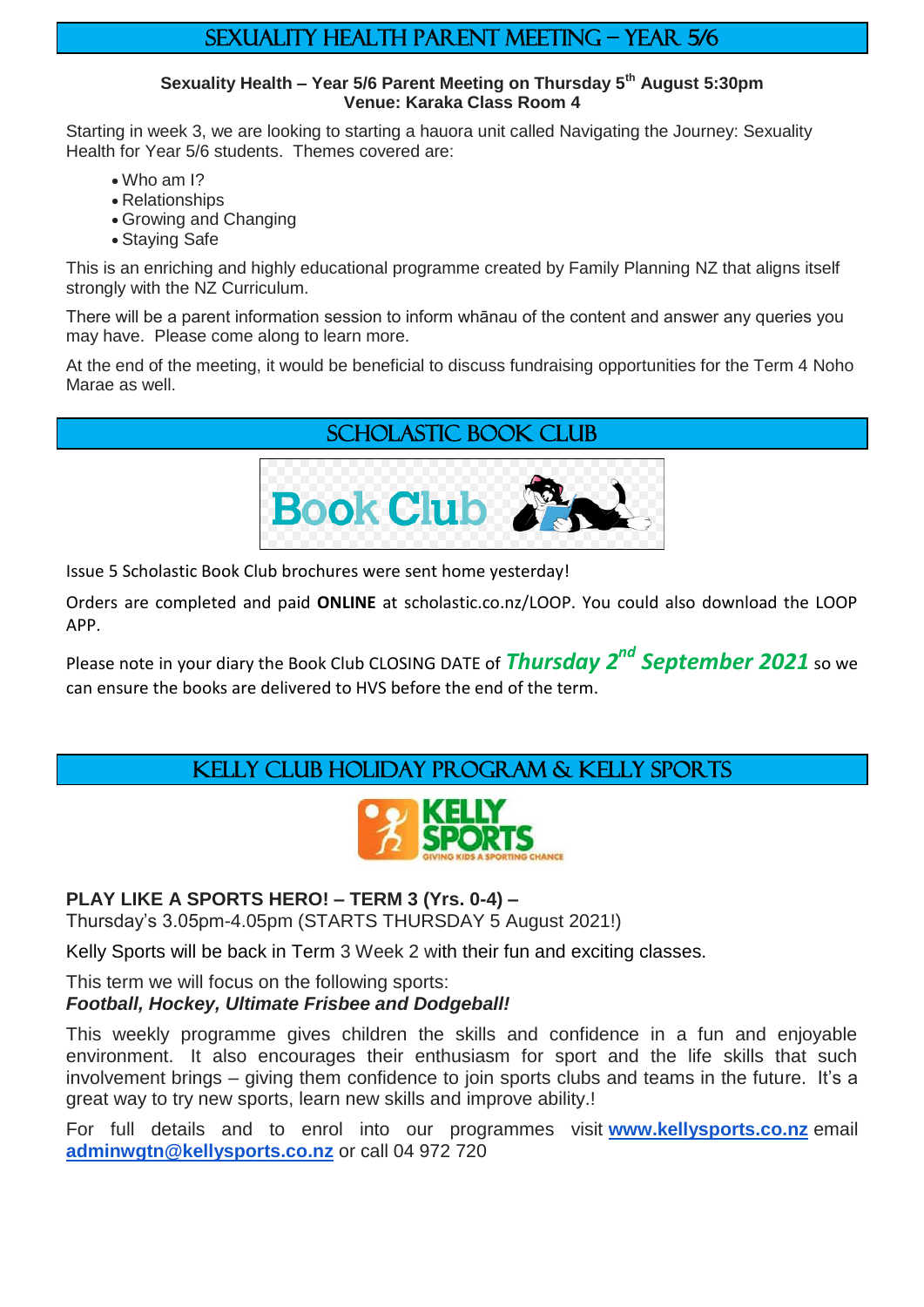### HVS Home and school association *Community, Connection, Contribution*

# HVS QUIZ **is ON!! 12 August at The Pines**

### **Book the Babysitter, get your team together & get asking Siri!**

Teams of (up to) 6, \$90 entry. Contact Anna [goannac@hotmail.com](mailto:goannac@hotmail.com) for registration and payment details.

Keen but don't have a team? All good, email and we can set you up with a team. Need a babysitter? We can help with that.

Other help needed:

- We'll need a couple of **volunteers** on the night (eg runners to take answers up to the marker, etc). Be great to hear if you're able to help.
	- **Spread the word!** The Quiz is all about whakawhanaungatanga. It'd be cool to see HVS friends, whanau, neighbours, ex-students, smart siblings.
	- It'd also be amazing to hear from anyone who might be able to hook us up with **donations** (café voucher, a baked cake, flowers anything really!) to contribute to spot prizes.

Thank you in advance for your generosity.



TO BOOK YOUR TEAM, EMAIL GOANNAC@HOTMAIL.COM, LIMITED SEATS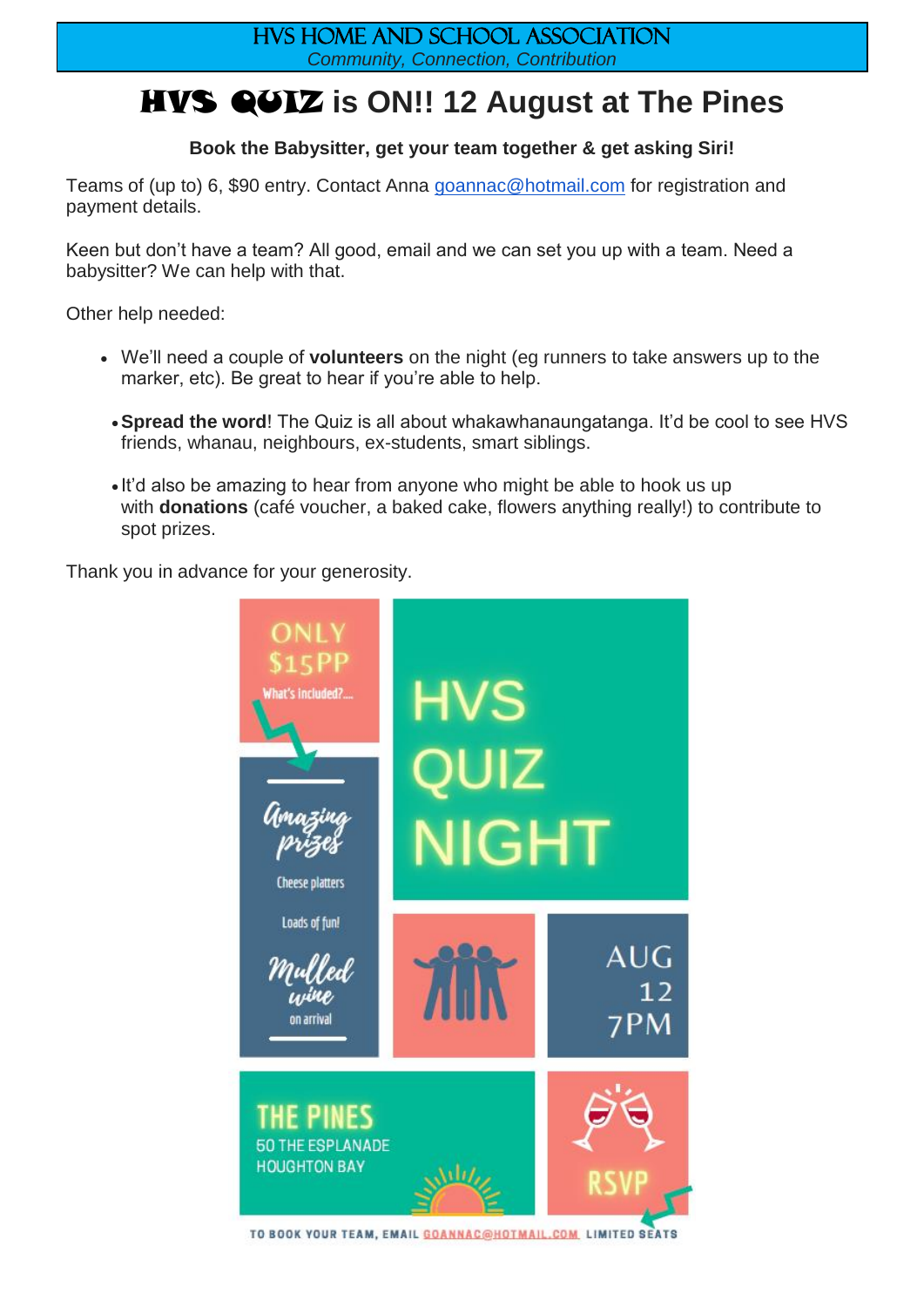### COMMUNITY NOTICES

**Zumba** for Women every Tuesday at 6:45pm South wellington Intermediate school. With Nat Zumba Wellington. 0212589580



**Wonderplay:** Join Wonderplay's production of The Wonderful Wizard of Oz! Register now for Wonderplay drama classes and join our cast of The Wonderful Wizard of Oz! Thursdays 5-8yrs (3.30pm), 9-12yrs (4.30pm) at Island Bay Community Centre. Also ask about our famous Wellington Young Actors class for teens (Weds, Abel Smith St). Free to try thi week! Please contact Debs [debs@wonderplay.co.nz](mailto:debs@wonderplay.co.nz) 021-172-2836, [www.wonderplay.co.nz](http://www.wonderplay.co.nz/)